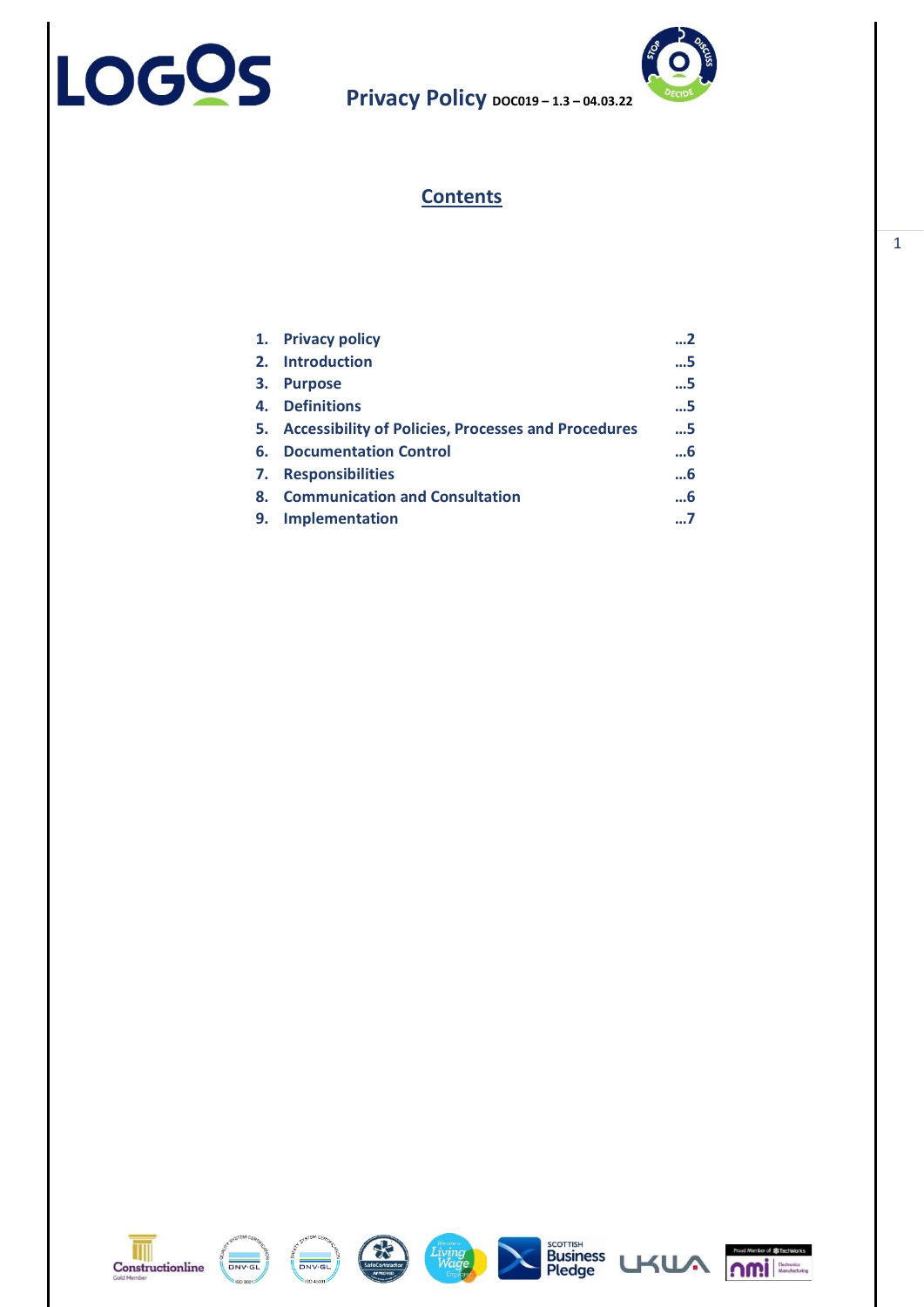



Logos Logistics Ltd holds and uses personal information relating to Staff, Suppliers and Customers in accordance with the principles of data protection as detailed within the new General Data Protection Regulation ("GDPR") 2018. The GDPR replaces the Data Protection Act 1998.

Logos' goal is that our data subjects will understand what data it holds and why, when and on what basis it may share that data and that our use of personal data will always be in the interests of the subject themselves.

#### **Our Privacy Statement**

Recent changes to data protection laws protect all employees and give them more control over how and where their personal information is used.

As a responsible employer, Logos will ensure the personal information currently held during an employee's employment with Logos Logistics Ltd is treated with the utmost respect and we commit to storing this data securely and will never share this with anyone else without that employee's permission or in their best interest.

#### **Information we collect and use**

- Personal Data
- Name
- Address
- National Insurance Number
- Home and Mobile Telephone Number
- Bank Account Details
- Email Address
- **Emergency Contact Information**
- Passport
- **Driving Licence**
- Medical Fitness Statement
- Record of Employment
- Contract of Employment
- Training Certificates and Competency Cards
- Pay Slips
- P60 Forms
- Pension Registration Information
- Online Operations Photographs website

#### **What we use your information for?**

Logos takes the privacy of its employees seriously and will only ever collect and use information which is personal to them where it is necessary, fair and lawful to do so. Logos will collect and use employee information only where:

- It is necessary for the organisation's payment and personnel records
- It's necessary to provide a contractor or customer with an employee's details usually necessary for access to site.
- It's in the legitimate interests of Logos Logistics e.g. so it can carry out its obligations arising from any contractual agreements with employees, customers, suppliers, legal partners etc.











 $\overline{a}$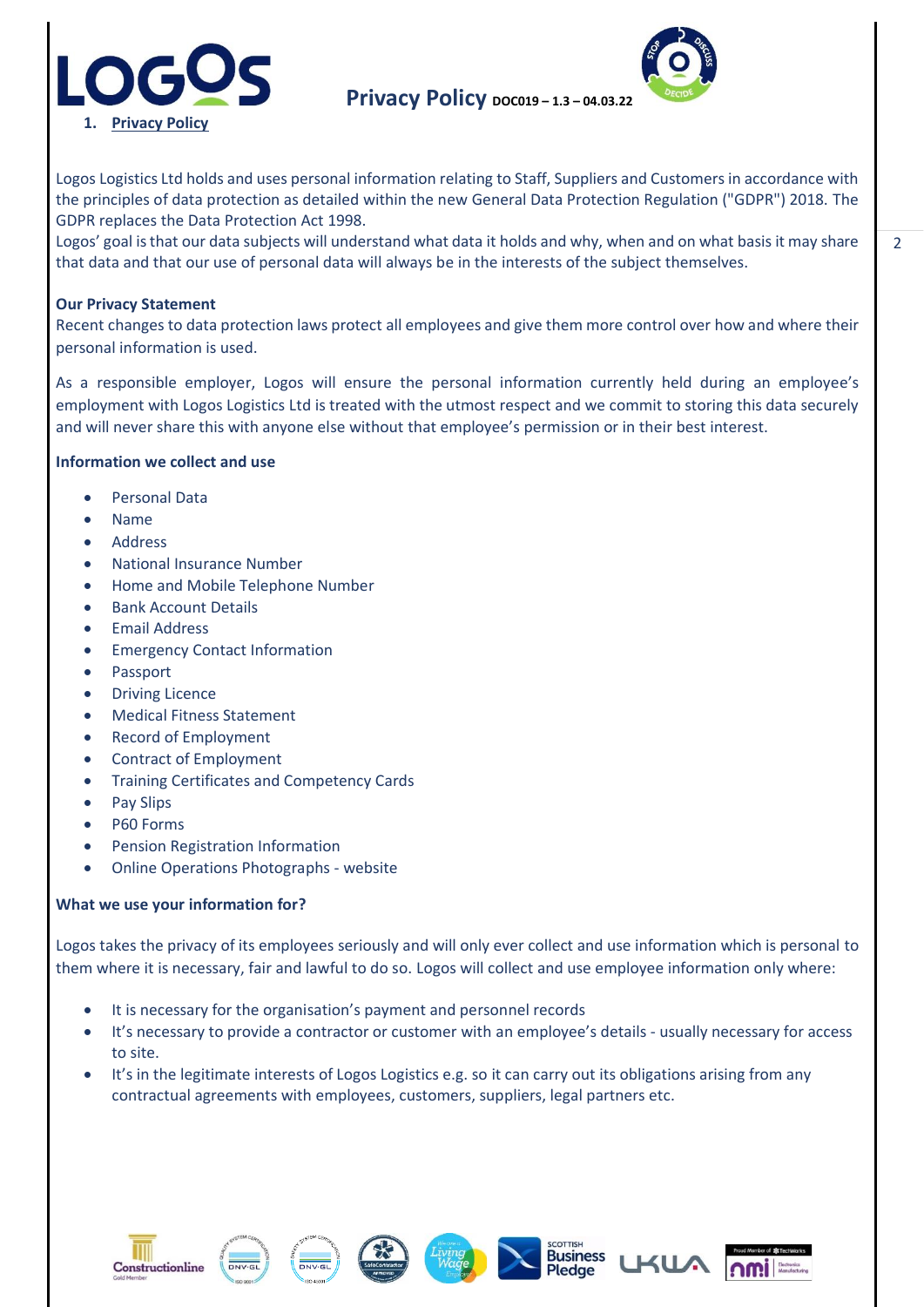

# **Privacy Policy DOC019 - 1.3 - 04.03.22**

If an employee does not wish Logos to collect and use their personal information in these ways, it may mean that Logos will be unable to accommodate your employment rights and will review your contract with them as necessary.

### **Who Logos may share your information with?**

Logos may share its employee's information with third parties for the reasons outlined in 'What we use your information for'. These third parties include:

• Organisations Logos has chosen to support it in the delivery of the products and services it offers to its customers.

Logos will never sell its employee's details to someone else. Whenever it shares an employee's personal information, it will do so in line with its obligations to keep all personal information safe and secure.

#### **Where employee information is processed?**

All of Logos' employee's information is processed in the UK

#### **How Logos protects its employee's information?**

Logos takes information and system security very seriously and it strives to comply with its obligations at all times. Any personal information which is collected, recorded or used in any way, whether on paper, online or any other media, will have appropriate safeguards applied in line with Logos' data protection obligations.

Employee information is protected by controls designed to minimise loss or damage through accident, negligence or deliberate actions. Logos employees also protect sensitive or confidential information when storing or transmitting information electronically.

The organisational security controls are aligned to good practice; providing a control environment that effectively manages risks to the confidentiality, integrity and availability of employee information.

#### **How long does Logos keep employee information?**

Logos will keep employee's personal information only where it is necessary to provide its services. Logos may also keep employee information after this period but only where required to meet regulatory obligations. The length of time we keep information for these purposes will vary depending on the obligations Logos need to meet.















3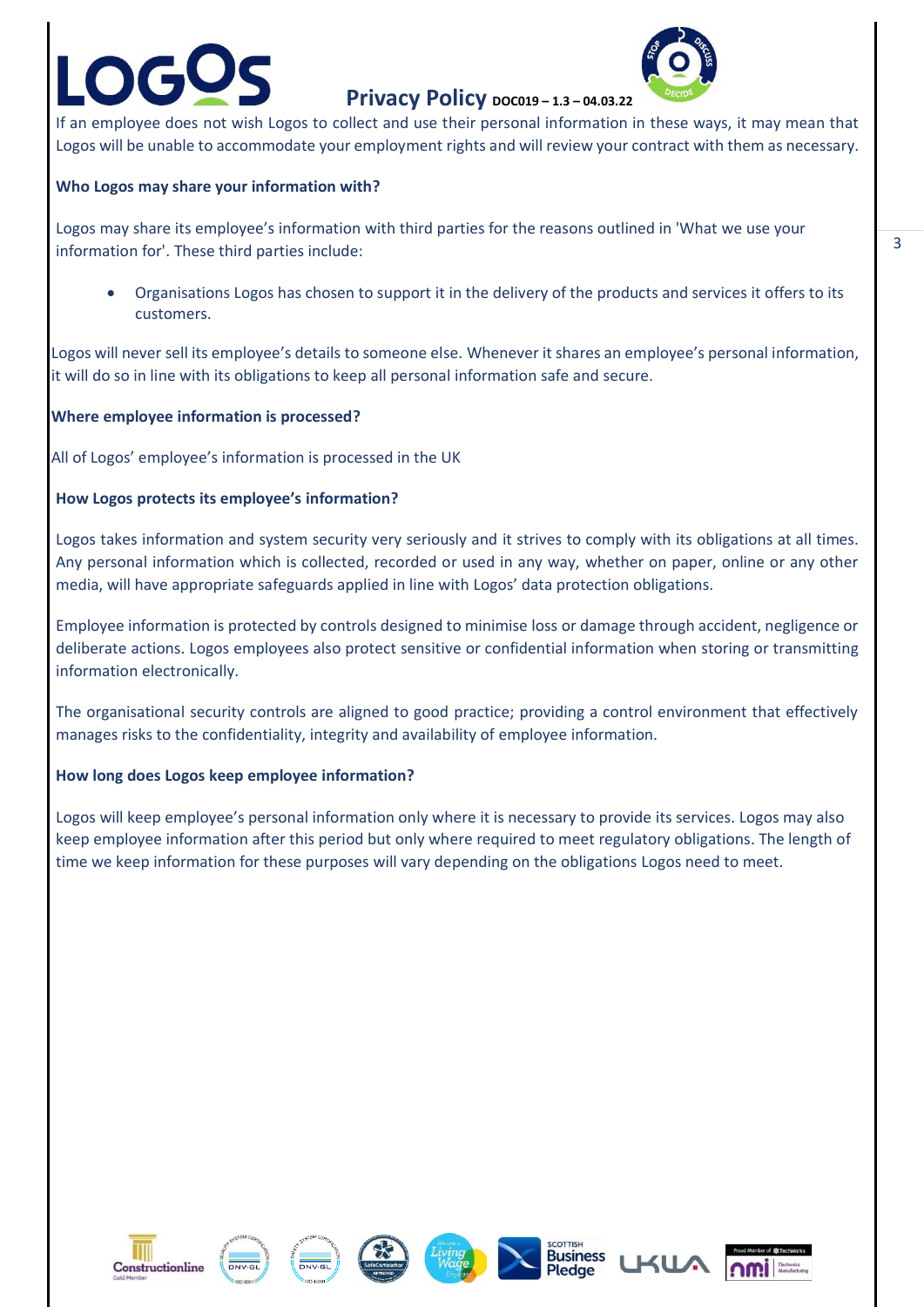



**Privacy Policy DOC019 – 1.3 – 04.03.22**

Employees have several rights in relation to how Logos Logistics uses their information. They are:

#### - **Right to be informed**

Employees have a right to receive clear and easy to understand information on what personal information Logos has, why and who Logos shares it with – Logos does this in its Privacy Policy and Privacy Statement.

#### - **Right of access**

Employees have the right of access to your personal information. If an employee wishes to receive a copy of the personal information we hold on them, they may make a data subject access request (DSAR). This can be done in writing or verbally.

#### - **Right to request that your personal information be rectified**

If your personal information is inaccurate or incomplete, you can request that it is corrected.

#### **Right to request erasure**

Employees can ask for their information to be deleted or removed if there is not a compelling reason for Logos Logistics to continue to have it.

#### **Right to object**

Employees can object to Logos Logistics processing their personal information where:

- it's based on Logos' legitimate interests
- for direct marketing
- if Logos were using it for scientific/historical research and statistics.

#### **How to make a complaint**

Logos will always strive to collect, use and safeguard their employee's personal information in line with data protection laws. If employees do not believe Logos has handled their information as set out in this privacy statement, please contact a member of the management team.

If employees are still not satisfied, they can complain to the Information Commissioner<https://ico.org.uk/concerns/>

#### **Disseminating/Reviewing Policies and Procedures**

Logos Logistics policies and procedures are reviewed annually unless directed otherwise by changes in law and legislation, changes in senior management or if a breach of policy / procedure occurs. Any changes or amendments are clarified and shared with staff, directors, customers and suppliers where appropriate.

Logos adhere to best practice guidelines and aim to involve all relevant employees in the development of any policies that affect them.

**Signed:**

**Name: Emma McGibbon**

**Position: Director Date: 04.03.22**













 $\Delta$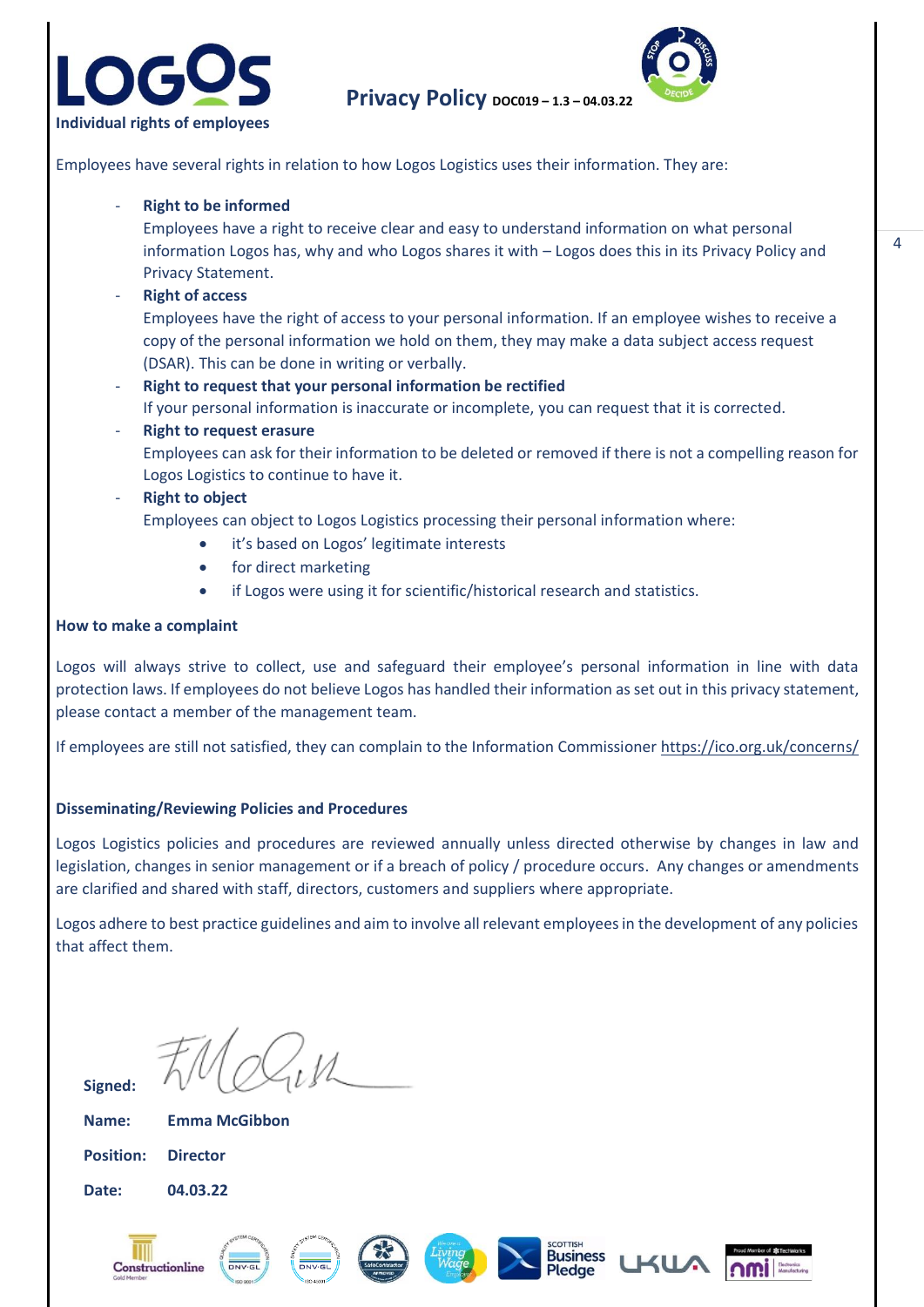



# **2. Introduction**

Logos understands that importance of an individual's personal data and how it is used. Logos wants its employees to trust that Logos uses their personal data carefully. This privacy policy will help employees understand what personal data Logos collects, why it's collected and what Logos does with it. This privacy policy has been created and issued in accordance with:

## - **General Data Protection Regulations 2018**

Conformance with this privacy policy is mandatory throughout the organisation.

Logos will communicate all policies and processes to its workforce and ensure continuous improvement, by implementing the 'Plan. Do. Check. Act.' management cycle and promoting an environment of active and open participation.

## **3. Purpose**

Logos' privacy policy details the steps taken to ensure that employee's personal information is secure and used responsibly by Logos at all times throughout an employee's employment.

## **4. Definitions**

Constructionline

| The Organisation / Company | Logos Logistics Ltd / Logos                                                           |
|----------------------------|---------------------------------------------------------------------------------------|
| <b>Site</b>                | Any location, where work is undertaken during operations for Logos Logistics Ltd      |
|                            | as part of or in advance of a formal contract.                                        |
| <b>Employee</b>            | Any member of staff employed directly by Logos Logistics.                             |
| <b>Sub-Contractor</b>      | Any in-direct employee who is representing Logos Logistics Ltd during the agreed      |
|                            | contract, under the name of a third-party contractor.                                 |
| <b>Personal Data</b>       | Any information relating to an identified or identifiable individual. An identifiable |
|                            | individual is one who can be identified directly or indirectly, in particular, by     |
|                            | reference to an identification number or to one or more factors specific to his       |
|                            | physical, physiological, mental, economic, cultural or social identity.               |
| <b>Consent</b>             | Any freely given, specific, informed and unambiguous indication of the data           |
|                            | subject's wishes by which he or she, by a statement or by a clear affirmative         |
|                            | action, signifies agreement to the processing of personal data relating to him or     |
|                            | her.                                                                                  |
| <b>Third Party</b>         | A natural or legal person, public authority, agency or body other than the data       |
|                            | subject, controller, processor and persons who, under the direct authority of the     |
|                            | controller or processor, are authorised to process personal data.                     |

## **5. Accessibility of Policies, Processes and Procedures**

Upon review of all Logos Logistics' policies, processes and procedures, they are communicated to all employees annually. If there are any changes made between reviews – due to reasons such as workplace accidents / incidents, change of management, changes in legislature etc – then the updated documents will again be communicated to all employees. Communication of this documentation is done via email and the Logos company-wide app.

**Business**<br>Pledge

All policies, processes and procedures are available to employees and customers on request.

 $\overline{a}$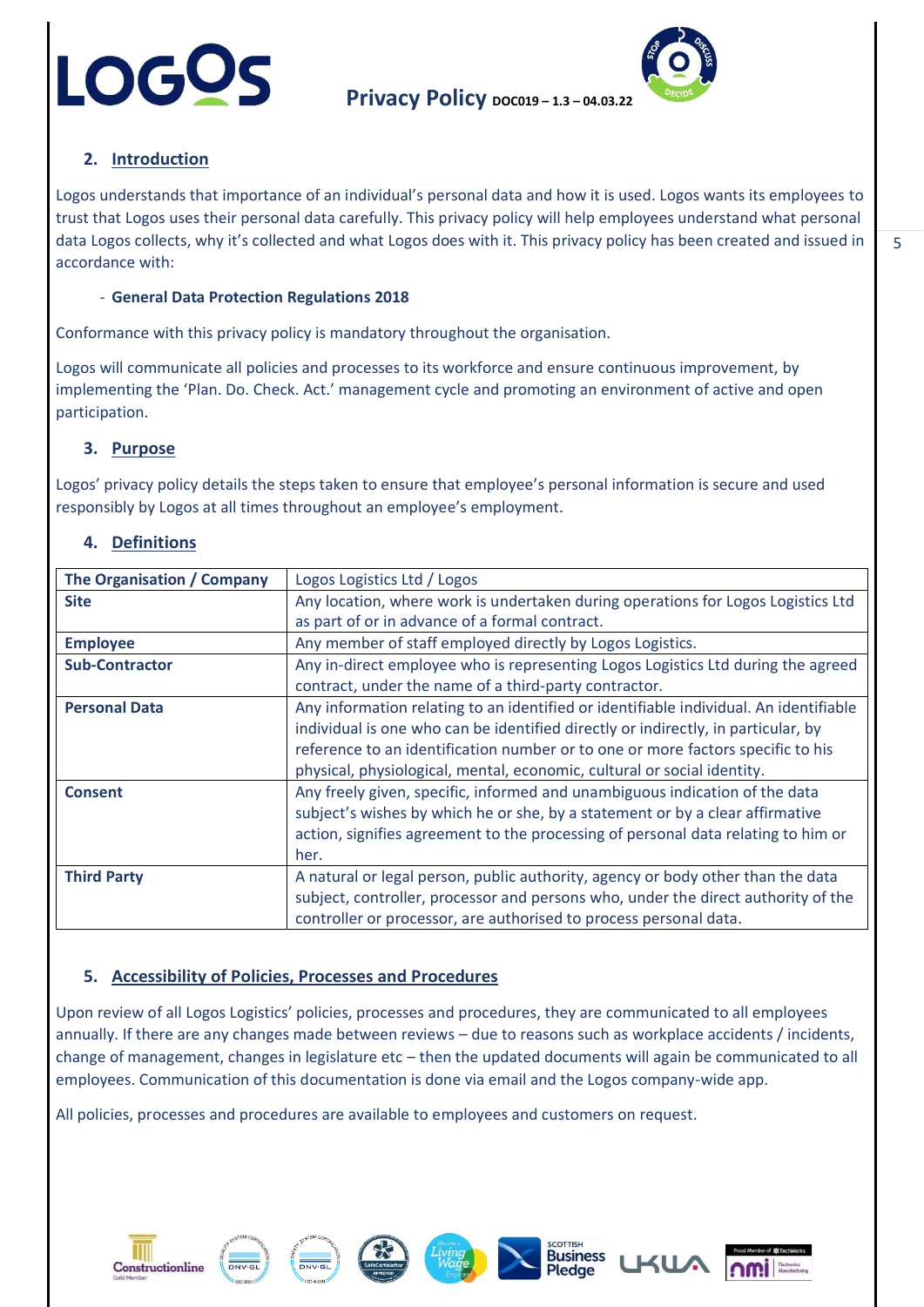



**Privacy Policy DOC019-1.3-04.03.22** 

As per Logos' quality management system, all documentation which helps to shape the service provided by the organisation is controlled to ensure:

- All employees are using the same documentation that being the most current and up to date versions.
- Old, obsolete versions are archived and removed from active folders.
- Documents are revised as and when required and reissued as necessary

## **7. Responsibilities**

As per the section 7 of the Health and Safety at Work Act 1974, all employees have a responsibility to take reasonable care of the health and safety of themselves and other persons who may be affected by their acts or omissions at work. They must also co-operate with the employer to enable compliance with legal requirements.

As part of the employee's duties under the Management of Health and Safety at Work Regulations 1999, equipment and materials must be used in accordance with any instruction and training received.

Employees must also inform Logos Logistics of:

- any work situation that represents serious and immediate danger to health and safety.
- any shortcomings in Logos' arrangements for Health and Safety.

The Managing Director has ultimate responsibility for the health, safety and welfare of the company's employees while senior management, including supervisors shall ensure the implementation and adherence of this procedure at all times.

#### **8. Communication and Consultation**

To effectively encourage the interest and ownership by all Logos employees, the organisation will involve workers in decision making processes. This will be done by consultation and sharing all relevant information using effective forms of communication as deemed appropriate by Logos. This may include emails, the Logos company app, health and safety training / awareness days, staff inductions, toolbox talks / task briefings as well as pre-planned or responsive (after an incident) safety meetings.

Logos have a legal duty to consult with our employees on matters relating to health and safety, which are underpinned by the Health and Safety (Consultation with Employees) Regulations 1996. Logos will consult on matters such as:

- the introduction of measures which may affect the health and safety of employees
- plans for health and safety training
- the appointment of safety advisors
- the introduction of new technology into the workplace which may affect health and safety